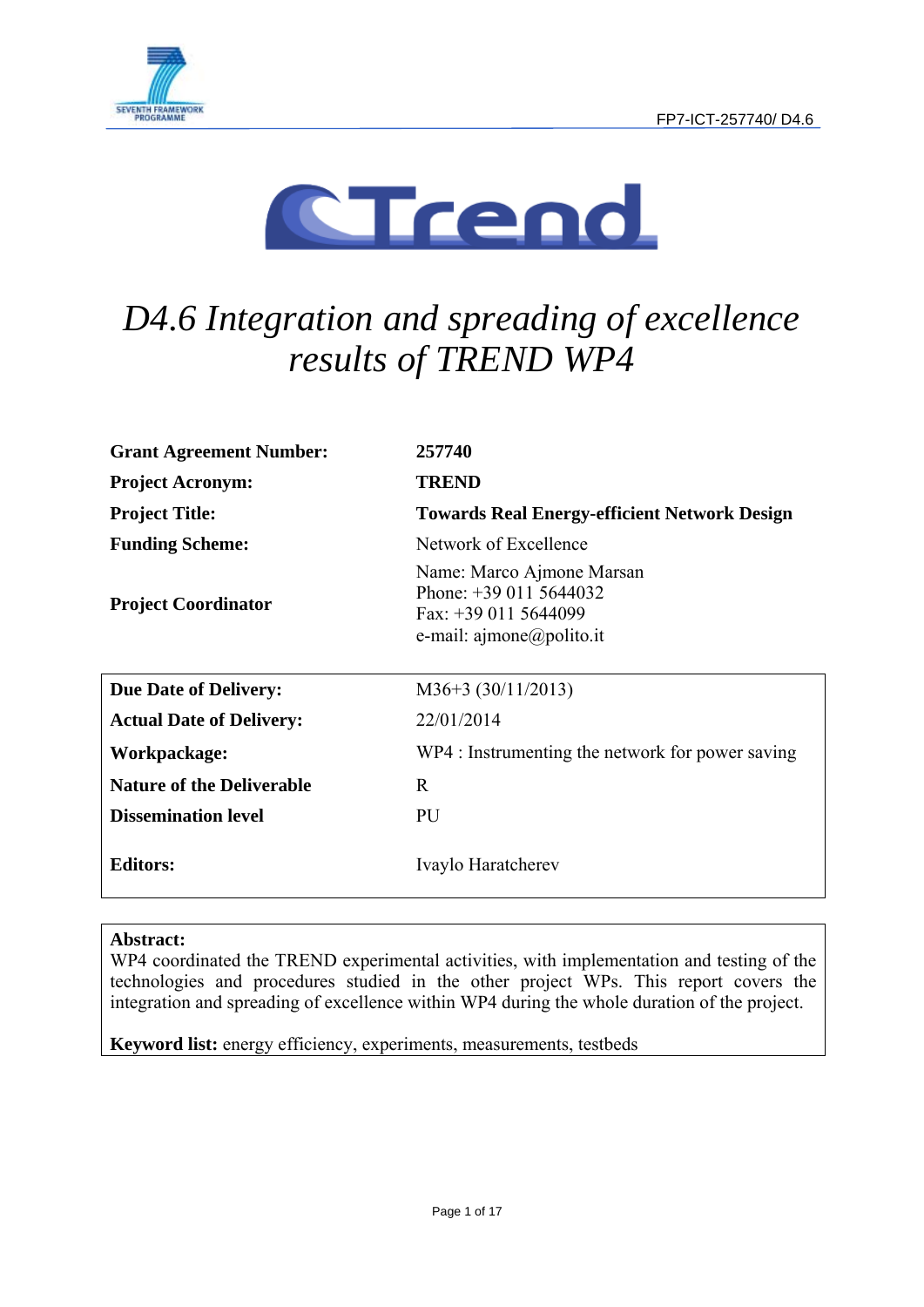

# **Disclaimer**

*The information, documentation and figures available in this deliverable are written by the TREND Consortium partners under EC co-financing (project FP7-ICT-257740) and do not necessarily reflect the view of the European Commission.* 

*The information in this document is provided "as is", and no guarantee or warranty is given that the information is fit for any particular purpose. The user uses the information at its sole risk and liability.*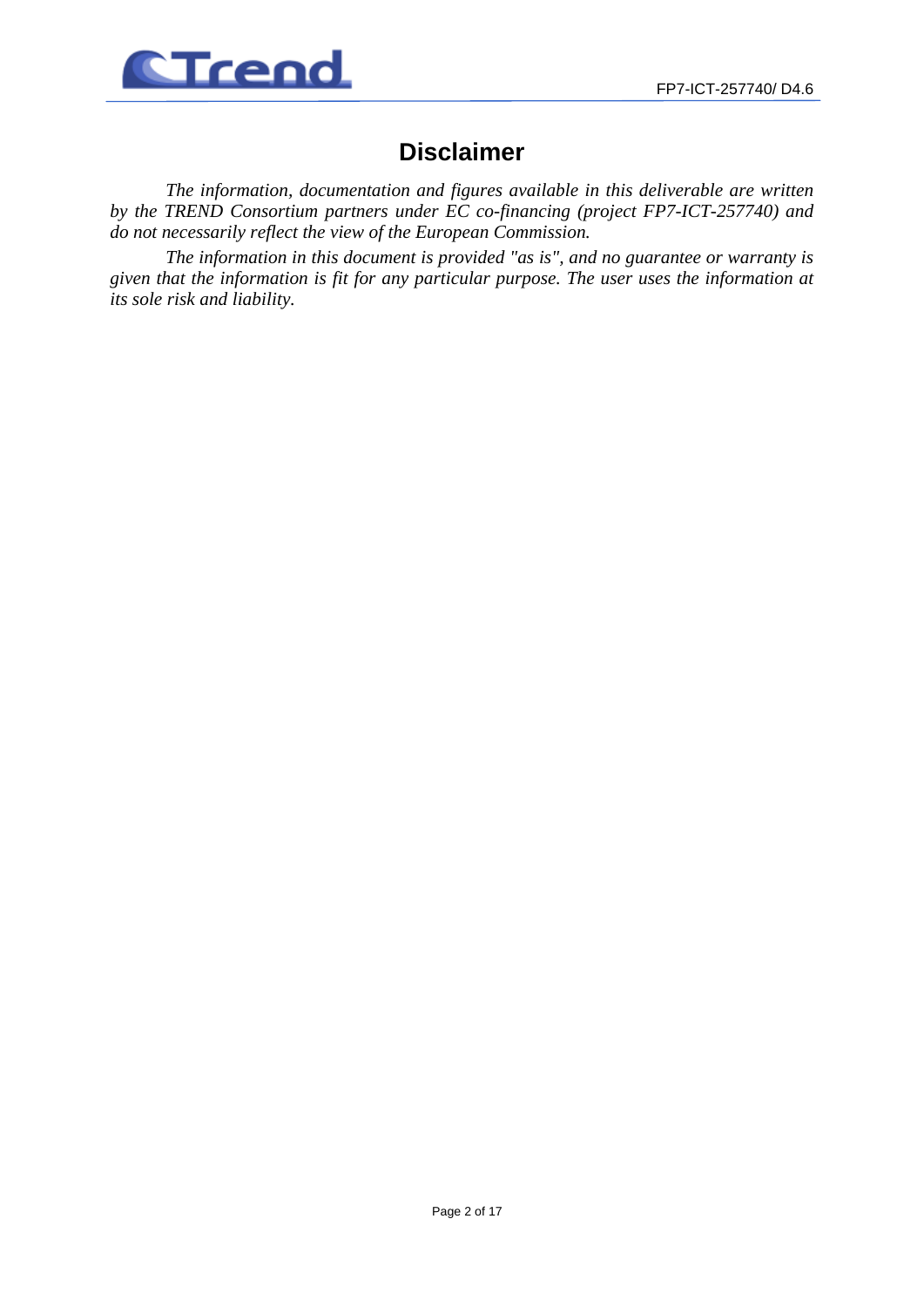

# **Table of Contents**

| 1.               |     |                                                                                                                                                   |  |
|------------------|-----|---------------------------------------------------------------------------------------------------------------------------------------------------|--|
| $\overline{2}$ . |     |                                                                                                                                                   |  |
| 3.               |     |                                                                                                                                                   |  |
|                  | 3.1 | 3.1.2 Implementation and Measurement of FUFL on the FUB Testbed  6<br>3.1.3 Measurement and Management of the Energy Cost of Networking Intensive |  |
|                  | 3.2 |                                                                                                                                                   |  |
|                  | 3.3 |                                                                                                                                                   |  |
|                  | 3.4 |                                                                                                                                                   |  |
| 4.               |     |                                                                                                                                                   |  |
| 5.               |     |                                                                                                                                                   |  |
|                  | 5.1 |                                                                                                                                                   |  |
|                  | 5.2 |                                                                                                                                                   |  |
| 6.               |     |                                                                                                                                                   |  |
| 7.               |     |                                                                                                                                                   |  |
| 8.               |     |                                                                                                                                                   |  |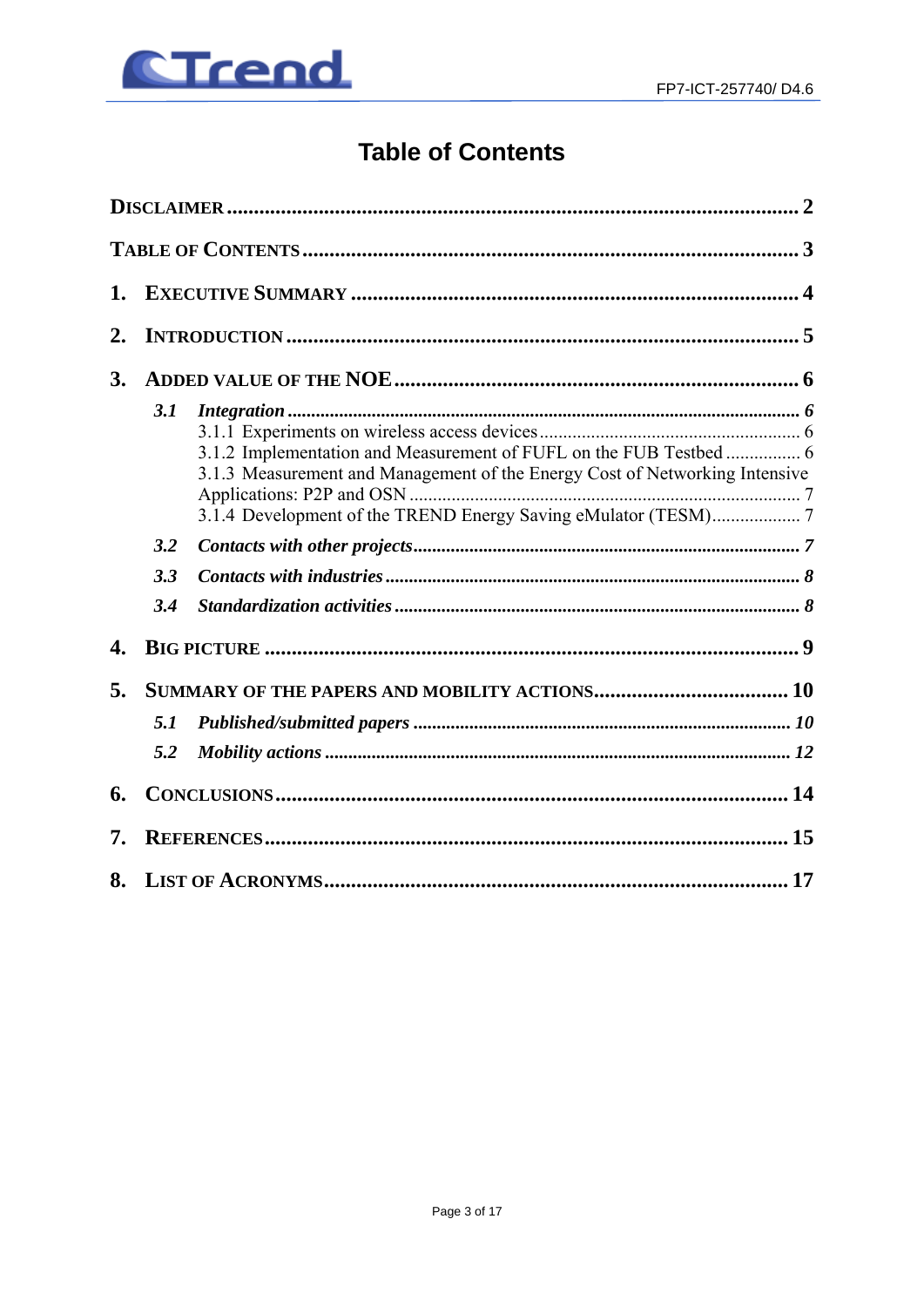

# **1. Executive Summary**

This document presents the final report for WP4 of TREND in terms of integration, contacts with other projects, and standardization. TREND is a Network of Excellence (NoE) funded by the Seventh Framework Program of the European Union (FP7/2007-2013) under grant agreement n. 257740. The aim of the NoE is to assess and reduce the energy consumption of telecommunication networks.

The objective of WP4 is the experimental validation and verification of the findings of the other NoE WPs. This implies that WP4 was triggered by the generation of energy efficiency proposals within other WPs, mainly WP2 and WP3, which are chartered with energy efficiency solutions for access and core networks, respectively.

Despite of the slow start of the experimental activities foreseen for WP4, due to the necessary input from other WPs, the last year of the project saw a significant increase of all activities in the WP. Twelve papers were published, and ten mobility actions took place. A large number of Master and PhD students, as well as postdocs, participated in the WP experiments, and acquired significant experience and skills as a result.

Furthermore, contacts with more than ten external projects on network energy efficiency were established, and with more than eleven industrial partners.

Finally, the partners in WP4 participated in twenty one standardization activities.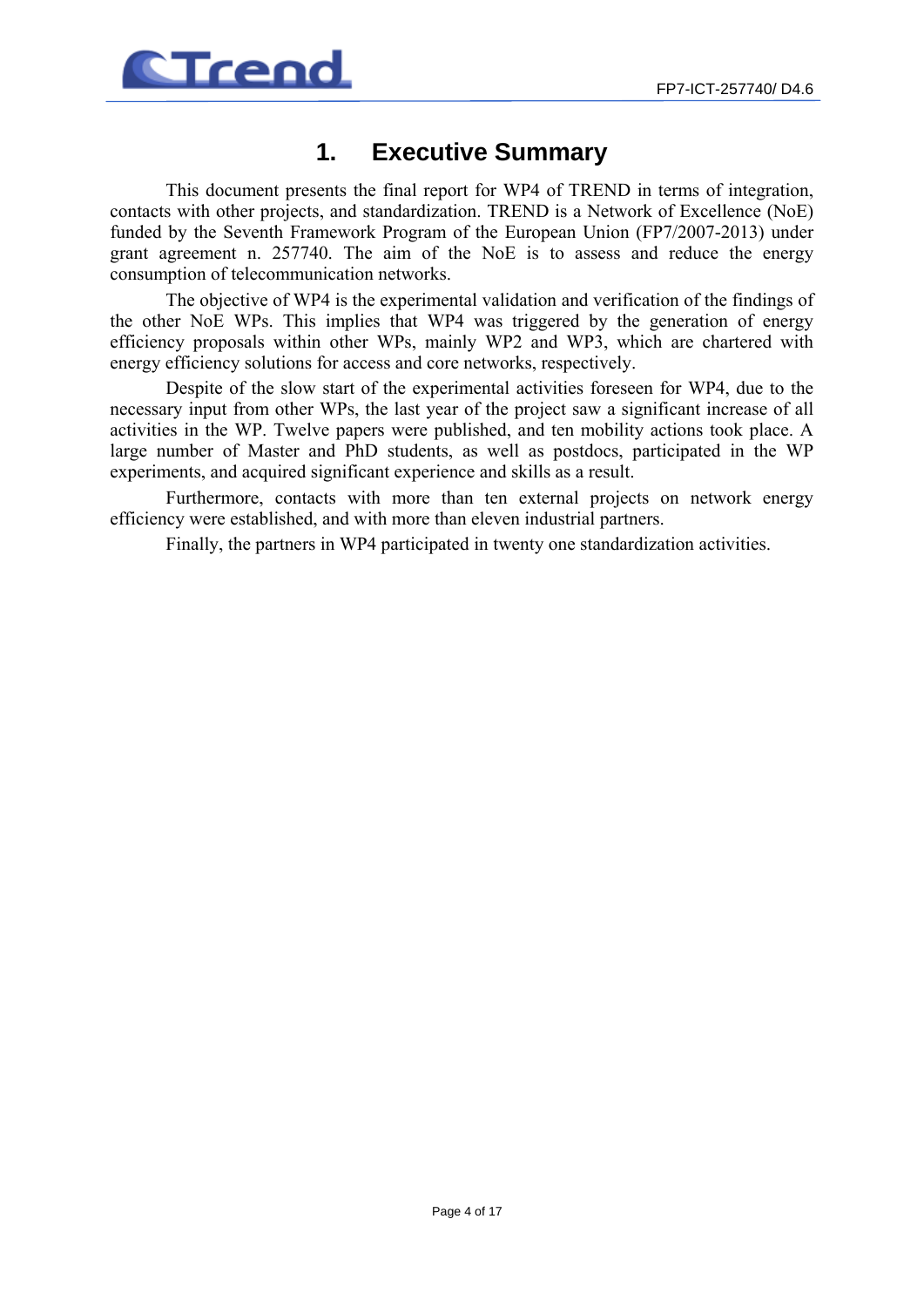

### **2. Introduction**

The main task of WP4 in TREND was the coordination of experimental activities which were aimed at proving the effectiveness of the approaches proposed in the other technical Work Packages (WP1, WP2, and WP3). As such, WP4 played the role of a hub, whose main achievement in terms of integration was the TREND-Meter tool. The latter concentrated results obtained from different experiment and platforms, thus providing a highlevel view of the overall network energy efficiency.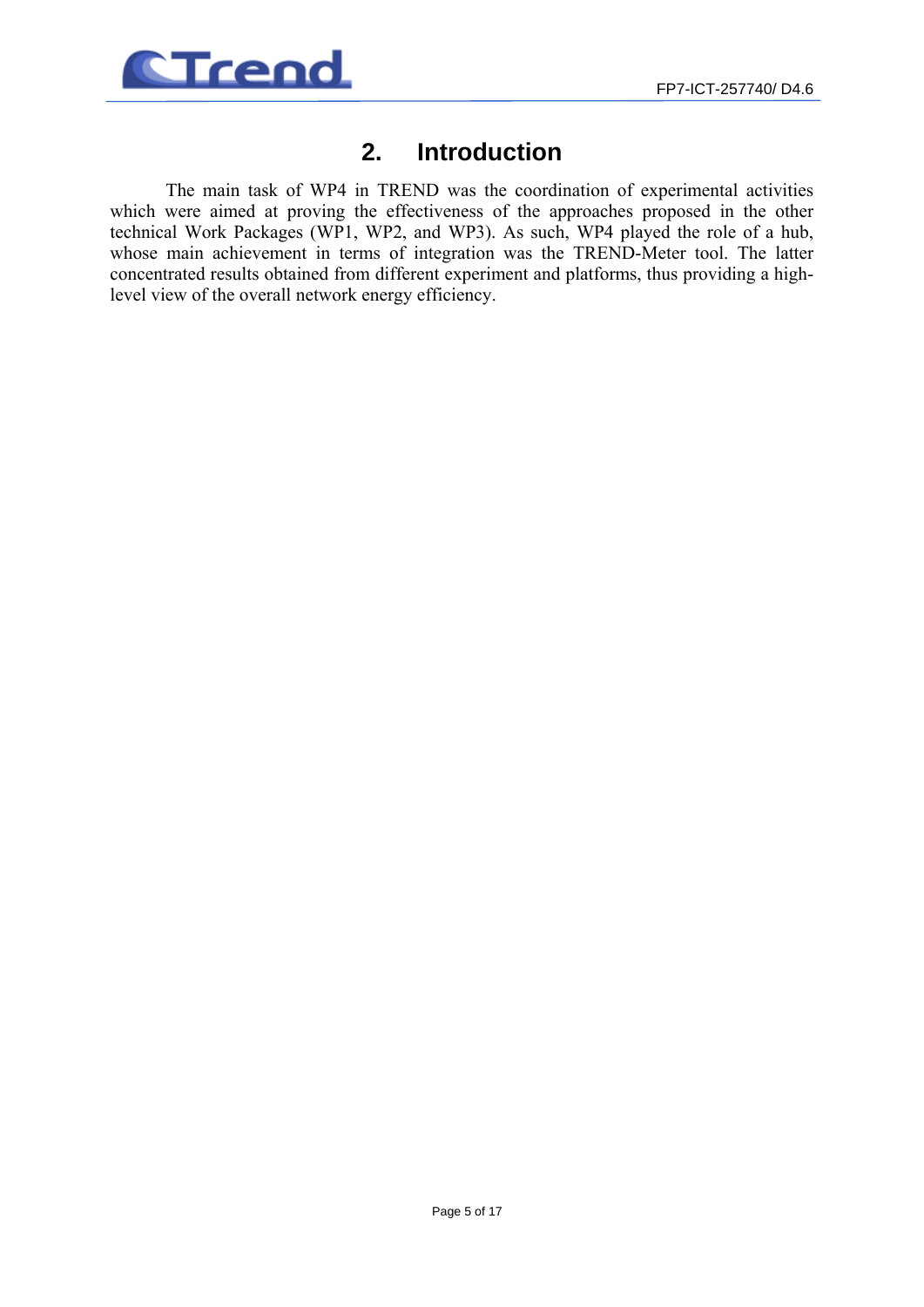

# **3. Added value of the NOE**

Here we show the added value of WP4 in terms of integration, contacts with other projects and industries, and standardization efforts.

### *3.1 Integration*

The project started with only one joint activity that was later followed by another one, resulting into joint papers and mobility actions. This also helped to attract collaborating institutions such as IHU, FUB and INRIA. The overall number of papers and mobilities is not very high, but this is due to the much higher complexity and effort required for experimental work. In the last year of TREND the experimental activities have been revised, with the introduction of the following topics:

### *3.1.1 Experiments on wireless access devices*

Here the main contributing partners were ALBLF, IHU, UTH, PoliTo, and TUB. The efforts in this activity resulted in 2 papers ([8] and [9]) and 4 mobility actions. Following the mobility actions of TUB, one more article is currently in preparation [12].

Particularly interesting was the joint activity related to the introduction of management algorithms for energy efficiency in the campus network of Politecnico di Torino, over an area devoted to student activities. Results are reported in Section 2 of deliverable D4.5. The very good performance of the algorithms attracted the interest of the network managers at Politecnico di Torino, and a wide-scale deployment of these algorithms for the reduction of the amount of energy necessary to run the WiFi campus network is under consideration. The experiment set-up and execution involved several young researchers, who acquired a significant experience in the measurement and management of energy consumption of private WLANs. One Master student and four postdoc researchers of Politecnico di Torino, as well as one PhD student from TUB and one from iMinds were involved in this activity.

### *3.1.2 Implementation and Measurement of FUFL on the FUB Testbed*

The main contributing partners to this activity were TUB, FUB, CNIT and INRIA. The efforts in this activity resulted in 1 paper ([9]) and 2 mobility actions.

The activities within IRA3.1 of WP3 resulted in numerous Energy-Aware Adaptive Routing Solutions (EA-ARSs) (see [13] and the deliverable D3.3 for an overview). One of them gained particular interest of network operators. It is called Fixed Upper Fixed Lower (FUFL). Detailed investigation of FUFL on network scenario forecasts for the year 2020 is presented in [14], which is a joint work of TUB, INRIA, TID and Orange.

A natural step after [14] was to evaluate the FUFL on an experimental testbed. TUB proposed this idea in the Y3, and FUB reported access to a network testbed. Not only FUFL, but also DUFL (Dynamic Upper Fixed Lower) [15] was implemented on the testbed. Results are reported in Section 3 of the deliverable D4.5.

The key outcome of this activity was a demonstration of energy saving on off-the shelf equipment (i.e., routers and Gigabit Ethernet (GbE) line cards). We identified also relatively long times required to access routers in order to perform network reconfiguration. We believe that our work will have impact on development of new generations of routers that will be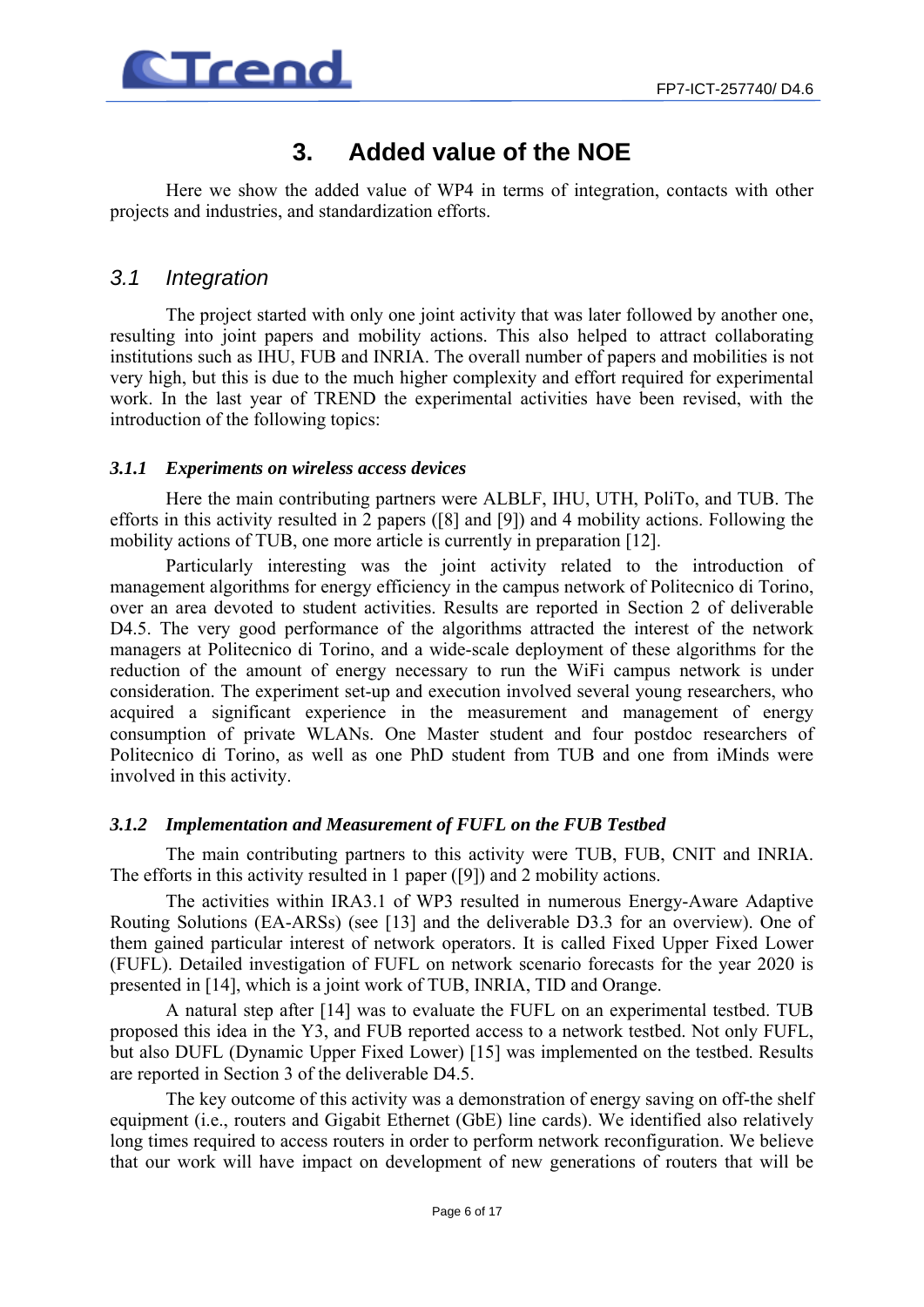

dedicated to dynamically activate and deactivate network interfaces (also of higher capacities than GbE). It should be possible to implement local EA-ARSs such as FUFL directly on the routers, or decrease the time required to access routers for the EA-ARSs such as DUFL.

A PhD student from FUB performed the actual experimental work. He was supported by a PhD student from TUB, two postdocs from FUB and three postdocs from CNIT-UniRoma1.

### *3.1.3 Measurement and Management of the Energy Cost of Networking Intensive Applications: P2P and OSN*

This activity was the former JEA4.1, to which the main contributing partners were CNIT and UC3M. The efforts in this activity resulted in 9 papers ([1], [2], [3], [5], [6], [7], [9], and [10]) and 4 mobility actions.

The outcome of this activity can be considered as a starting point for the development of energy models that could be used to minimize the impact in energy consumption by P2P applications. The obtained results indicate the existence of different scenarios under which the use of P2P has clear advantage over the traditional client-server model; such information could be exploited in helping the design of future energy-aware networks.

During the set-up of the experiment two young researchers have been trained, acquiring a significant experience in experiment design and energy measurement equipment. One associate professor, one assistant professor and one PhD student of UC3M as well as one associate professor, a Post-Doc researcher and one PhD student from CNIT were involved in this activity.

### *3.1.4 Development of the TREND Energy Saving eMulator (TESM)*

Here the main contributing partners were CNIT, INRIA, and TUB. The efforts in this activity resulted in 1 mobility action. Further interaction among the partners is planned in the future, since we have realized that this activity has a strong technical value. In particular, we have built a testbed emulating a network of a telecommunication operator. The testbed is able to run an energy-aware algorithm and to collect the data used by the operator to assess the energy savings and to control the Quality of Service. The testbed will be used as a training infrastructure for the students involved in the telecommunication courses taught by CNIT (University of Rome). As long term impact, the testbed will be enriched by adding more algorithms: thus the testbed will allow to compare the impact of such algorithms on legacy protocols, in terms of control messages generated and QoS performance degradation. The researchers involved in this activity will submit a paper including the comparison of the different algorithms on the testbed. Clearly, the success of the TESM will include the dissemination of the obtained results on the website, and we plan to add a specific section in the website of the Trend-Meter tool.

### *3.2 Contacts with other projects*

CNIT is the coordinator of the ECONET project, a 3-year IP project (Oct 2010 – Sep 2013) co-funded by the European Commission under the Framework Programme 7 (FP7). Cross-fertilization activities between TREND and ECONET have been constantly carried out by CNIT.

TUB discussed their experimental activities with the partners of DESI project eict GmbH and Zuse Institut Berlin (ZIB). A proposal for collaboration has been made during the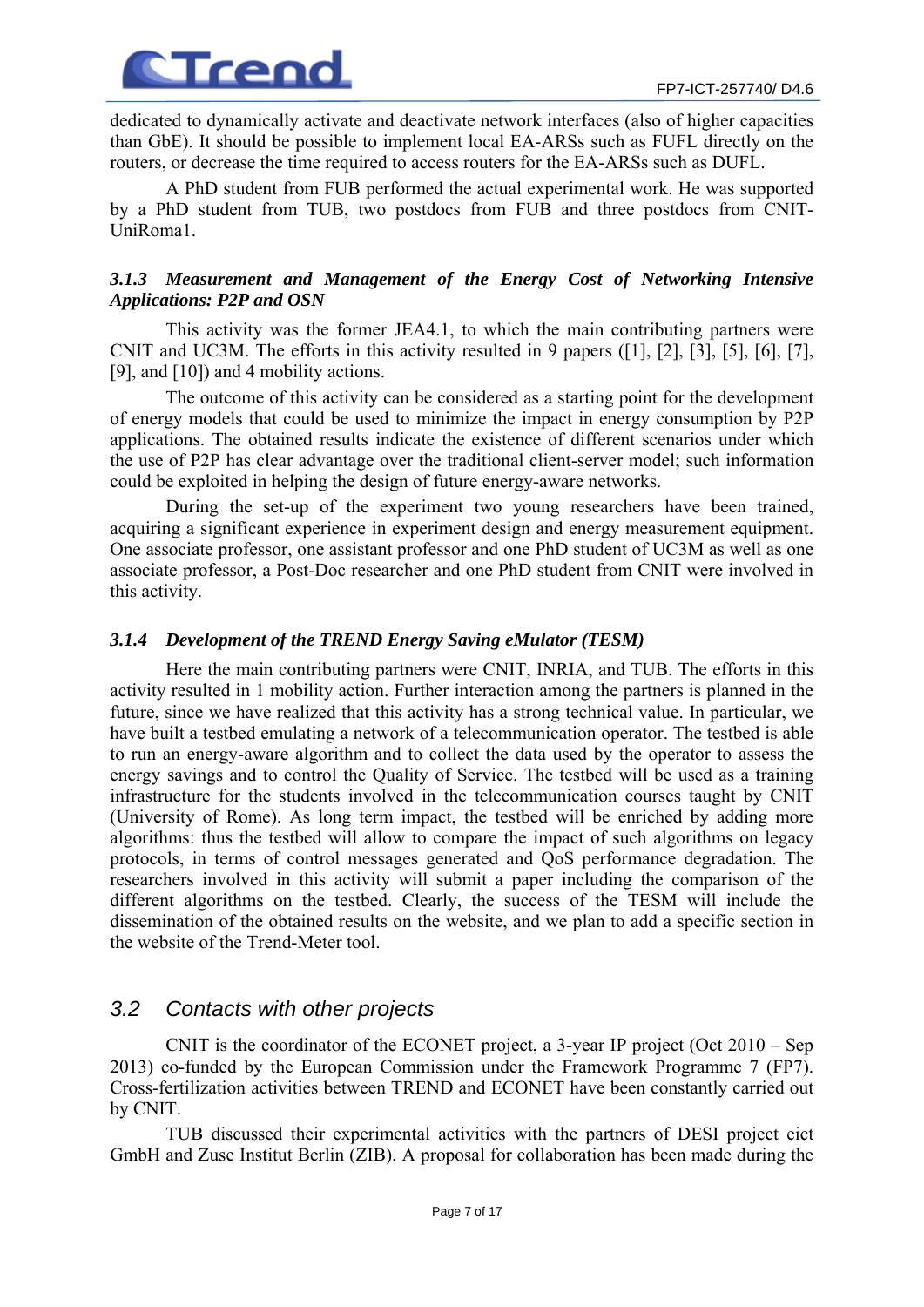

visit of Filip Idzikowski at ZIB (09/01/2013), what resulted in an application of ZIB to become a Collaborating Institution.

TREND has good ties with HOMESNET – the predecessor of the "green" femto has been created within HOMESNET, and invaluable input from this activity has been carried in TREND. HOMESNET was a Celtic-plus (an industry-driven European research initiative) project, which had the objective to develop and to integrate all the elements that are needed to provide Home Base Station (HBS).

Contacts with OPERANET-2 have been created and TREND results have been presented by ALBL-F. OPERA-Net 2 is a Celtic-plus project which aims to reduce the overall environmental impact of mobile radio networks, extending the previous OPERA-Net results.

Both "green" femto and TREND-Meter were presented to GreenTouch in one of the project's meetings in 2013. GreenTouch is a consortium of leading Information and Communications Technology (ICT) industry, academic and non-governmental research experts dedicated to fundamentally transforming communications and data networks, including the Internet, and significantly reducing the carbon footprint of ICT devices, platforms and networks (http://www.greentouch.org).

### *3.3 Contacts with industries*

Filip Idzikowski (TUB) visited EICT GmbH on 22/01/2013. TREND WP4 activities and related activities within the DESI project were discussed with FUB, INRIA and CNIT-UniRoma1 in a conf call.

The "green" femto has been presented to several operators during the Bell Labs OpenDays 2012, and also to CMCC during their visit to ALBL-F at the end of 2012.

The WLAN experiments at Politecnico di Torino were made possible by the contacts with CISCO, that provided one router equipped with new energy management capabilities for the execution of the experiments.

### *3.4 Standardization activities*

Standardization activities were covered in the corresponding integration deliverables from the Work Packages 1 to 3.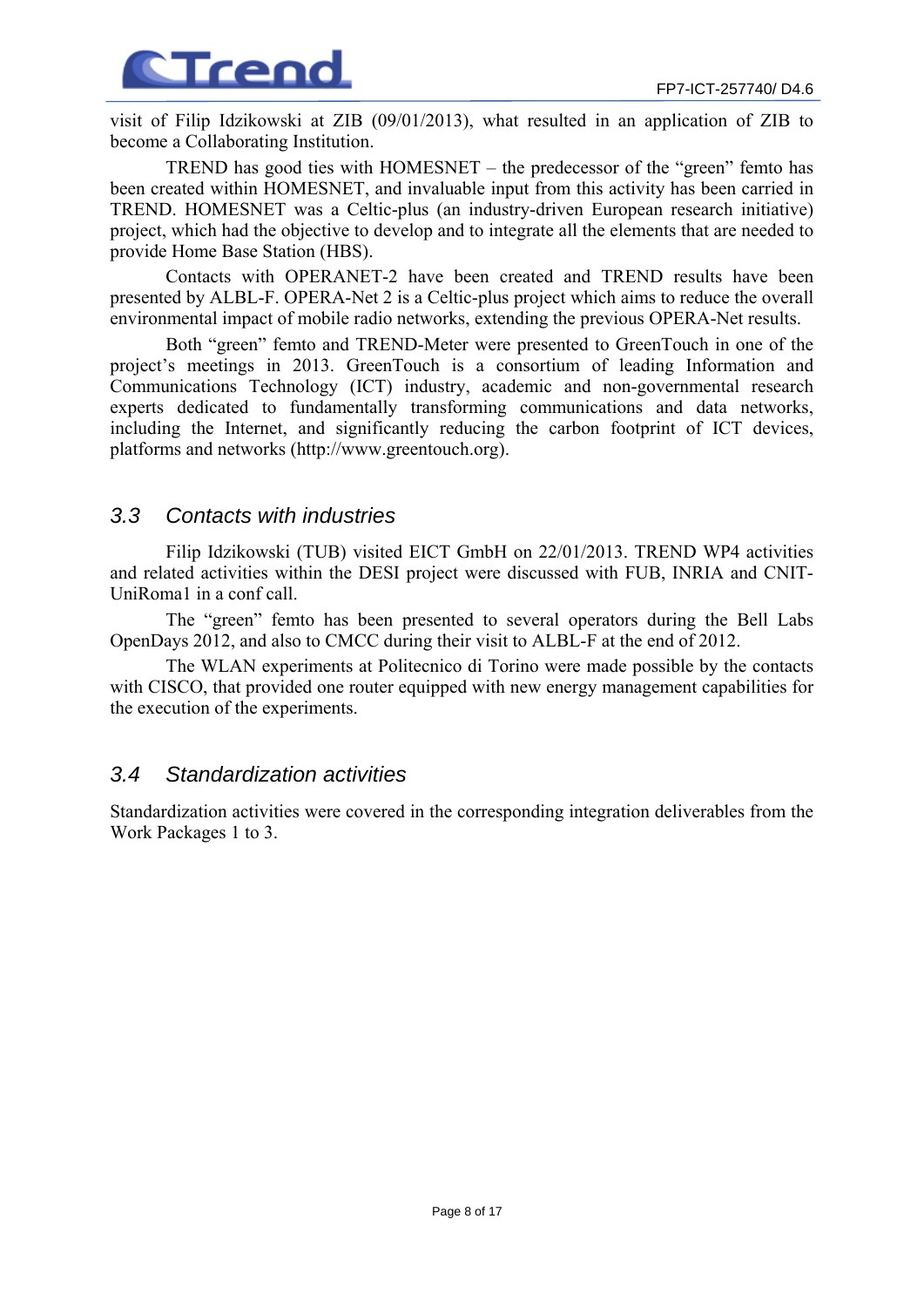

# **4. Big picture**

The largest effort towards the big picture of energy-efficient networking within WP4 is the consolidation of data from different experiments with the help of the TREND-Meter tool.



**Figure 1: A snapshot of the TREND-Meter online web interface** 

Another successful achievement that helps unveiling the "big picture" of future "green" networks is the joint paper *The TREND Experimental Activities on "green" Communication Networks,* presented at the 24th Tyrrhenian International Workshop on Digital Communications ([9]).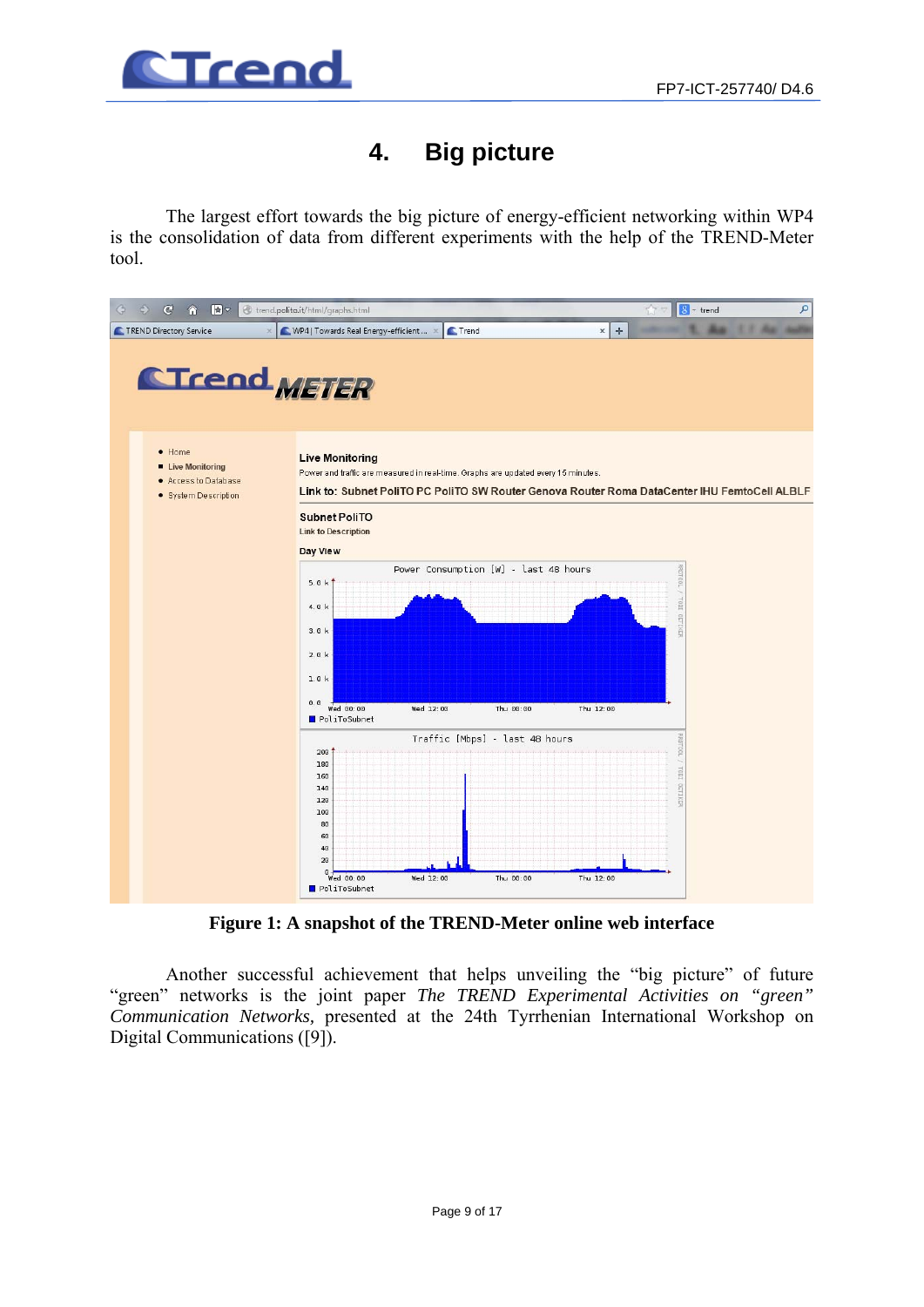



# **5. Summary of the papers and mobility actions**

# *5.1 Published/submitted papers*

| <b>Involved</b><br>partners/Coll<br>aborating<br><b>Institutions</b> | <b>Authors</b>                                                                                                                                                                                                              | <b>Title</b>                                                                                                | Conf/journal                                                                        | Date of<br>presentation<br>publication |
|----------------------------------------------------------------------|-----------------------------------------------------------------------------------------------------------------------------------------------------------------------------------------------------------------------------|-------------------------------------------------------------------------------------------------------------|-------------------------------------------------------------------------------------|----------------------------------------|
| PoliTo                                                               | L. Chiaraviglio, M.<br>Mellia                                                                                                                                                                                               | Energy-Efficient Management of<br>Campus PCs, Green Communications:<br>Theoretical Fundamentals, Algorithms | CRC Press / Taylor & Francis Group                                                  | May 2012                               |
| UC3M                                                                 | I. Martinez, R. Gonzalez,<br>C. Guerrero                                                                                                                                                                                    | Validation of H-P2PSIP, a scalable<br>solution for interoperability among<br>different overlay networks     | <b>July 2012</b><br>Elsevier Journal on Peer-to-Peer<br>Networking and Applications |                                        |
| UC3M,<br><b>IMDEA</b><br><b>Networks</b>                             | Unveiling the Incentives for Content<br>R. Cuevas, M. Kryczka,<br><b>IEEE/ACM Transactions on Networking,</b><br>Publishing in Popular BitTorrent<br>A. Cuevas, S. Kaune, C.<br><b>USA</b><br>Guerrero, R. Rejae<br>Portals |                                                                                                             | February<br>2013                                                                    |                                        |
| UC3M                                                                 | R. Cuevas, R. Gonzalez,<br>A. Cuevas, C. Guerrero                                                                                                                                                                           | Understanding the Locality Effect in<br>Twitter: Measurement and Analysis                                   | Personal and Ubiquitous Computing, USA                                              |                                        |
| UC3M,<br>Telefonica<br>Research                                      | R. Cuevas, N. Laoutari,<br>X. Yang, G. Siganos, P.<br>Rodriguez                                                                                                                                                             | BitTorrent Locality and Transit Traffic<br>Reduction: when, why and at what<br>cost?                        | April 2013<br><b>IEEE</b> Transactions on Parallel and<br>Distributed Systems       |                                        |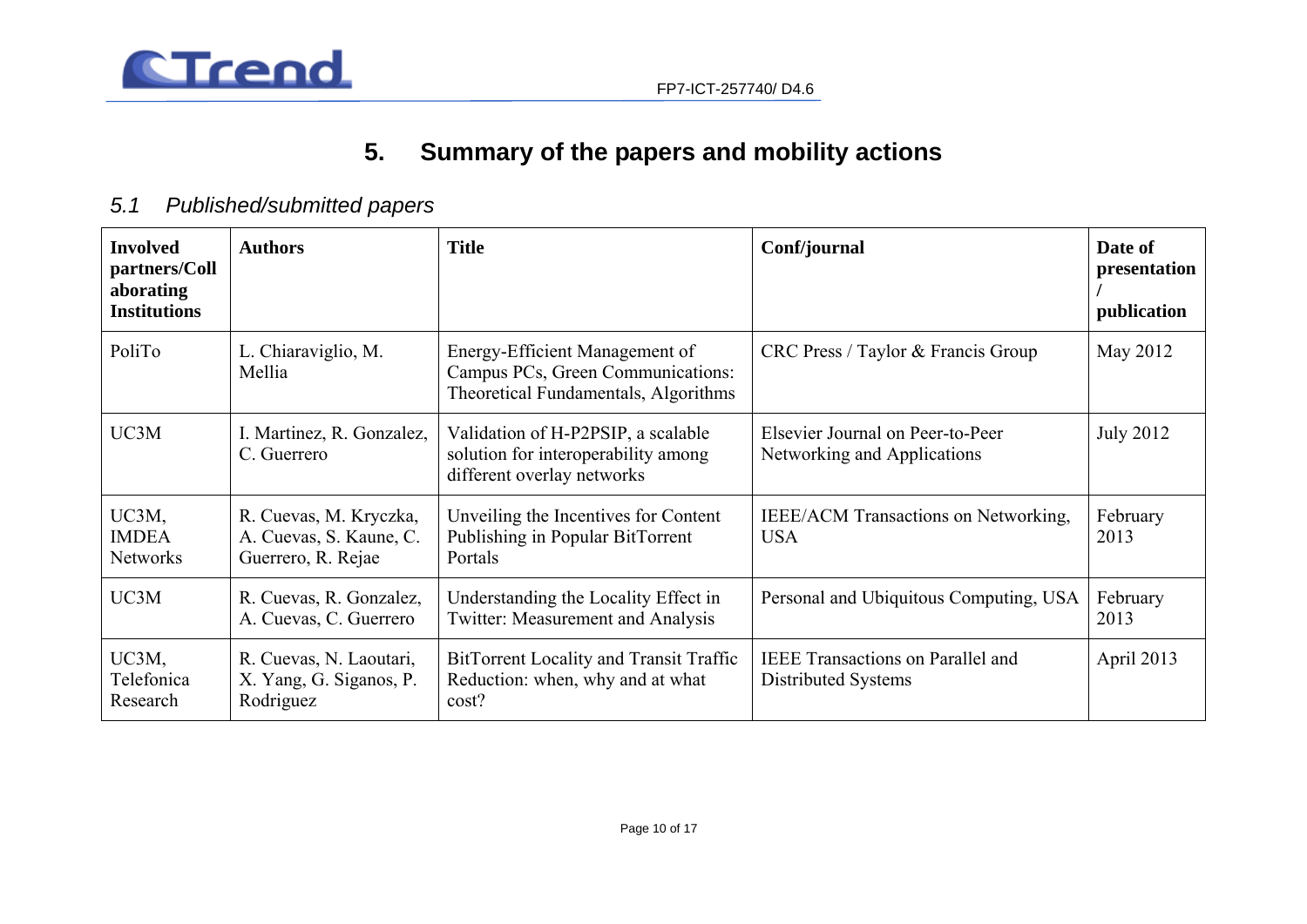

#### FP7-ICT-257740/ D4.6

| UC3M,<br>University of<br>Oregon                                                         | R. Gonzalez, R. Cuevas,<br>R. Motamedi, R. Rejaie,<br>A. Cuevas                                                                                                                                                                                                                                     | Google+ or Google-? Dissecting the<br>Evolution of the New OSN in its First<br>Year | 22nd International Worldwide Web<br>Conference WWW 2013, Rio de Janeiro                                                        | May 2013          |
|------------------------------------------------------------------------------------------|-----------------------------------------------------------------------------------------------------------------------------------------------------------------------------------------------------------------------------------------------------------------------------------------------------|-------------------------------------------------------------------------------------|--------------------------------------------------------------------------------------------------------------------------------|-------------------|
| <b>CNIT</b>                                                                              | R. Bolla, R. Bruschi, O.<br>M. Jaramillo Ortiz, P.<br>Lago                                                                                                                                                                                                                                          | The Energy Consumption of TCP                                                       | 3 <sup>rd</sup> ACM/IEEE International Conf. on<br>Future Energy Systems (e-Energy 2013)                                       | May 2013          |
| A-LBLF                                                                                   | I. Haratcherev, A. Conte                                                                                                                                                                                                                                                                            | Practical energy-saving in 3G<br>femtocells                                         | Workshop on Green Broadband access,<br>pp. 602-606, 2013 IEEE International<br>Conference on Communications<br>Workshops (ICC) | June 2013         |
| <b>CNIT</b>                                                                              | R. Bolla, R. Bruschi, O.<br>M. Jaramillo Ortiz, R.<br>Rapuzzi                                                                                                                                                                                                                                       | <b>TCP</b><br>Enabling<br>the<br>Segmentation<br><b>Offload to Save Energy</b>      | 24 <sup>th</sup> Tyrrhenian International Workshop<br>on Digital Communications, Genoa, Italy                                  | September<br>2013 |
| A-LBLF,<br>PoliTo, TUB,<br>CNIT-Genoa,<br>CNIT-<br>UniRoma1,<br>UC3M, FUB,<br><b>UTH</b> | I. Haratcherev, M. Meo,<br>Y. Zhang, Y. Hu, A.<br>Conte, F. Idzikowski, Ł.<br>Budzisz, F. Ganji, R.<br>Bolla, O. Jarmilo Ortiz,<br>R. Bruschi, A. Cianfrani,<br>L. Chiaraviglio, A.<br>Coiro, R. Gonzalez, C.<br>Guerrero, E. Tego, F.<br>Matera, S. Keranidis, G.<br>Kazdaridis, and T.<br>Korakis | The TREND Experimental Activities<br>on "green" Communication Networks              | 24 <sup>th</sup> Tyrrhenian International Workshop<br>on Digital Communications, Genoa, Italy                                  | September<br>2013 |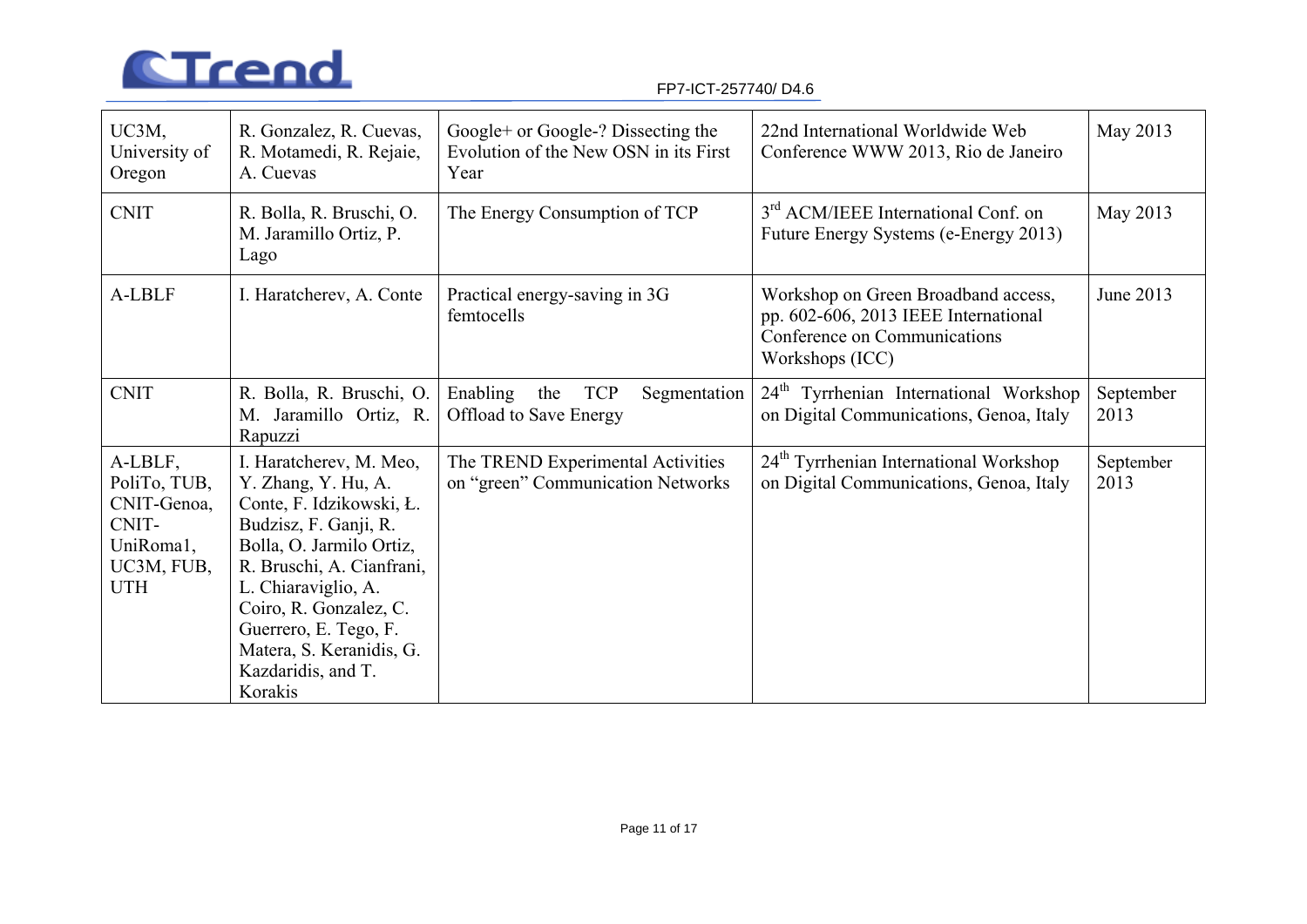

#### FP7-ICT-257740/ D4.6

| CNIT, UTH                      | L. Chiaraviglio, R.<br>Bruschi, A. Cianfrani, O.<br>Jaramillo Ortiz, G.<br>Koutitas | The TREND Meter: Monitoring the<br><b>Energy Consumption of Networked</b><br>Devices | International Journal of Business Data<br>Communications and Networking<br>(IJBDCN), IGI Global, special issue on<br>"Green Networking and Computing,",<br>Vol. 9, No. 2, pp. 27-44 | December<br>2013   |
|--------------------------------|-------------------------------------------------------------------------------------|--------------------------------------------------------------------------------------|-------------------------------------------------------------------------------------------------------------------------------------------------------------------------------------|--------------------|
| FUB, TUB,<br>CNIT-<br>UniRoma1 | E. Tego, F. Idzikowski,<br>L. Chiaraviglio, A.<br>Coiro, and F. Matera              | Facing the reality: validation of energy<br>saving mechanisms on a testbed           | Journal of Electrical and Computer<br>Engineering                                                                                                                                   | submitted          |
| TUB, PoliTo                    | F. Ganji, L. Budzisz, F.<br>Debele, N. Li, M.Ricca,<br>Y. Zhang and M. Meo          | Greening campus WLANs: energy-<br>relevant usage and mobility patterns               | Special Issue on Green Communications,<br><b>Elsevier Computer Networks</b>                                                                                                         | to be<br>submitted |

# *5.2 Mobility actions*

| <b>Involved</b><br>partners      | <b>Person</b>                          | <b>Topic</b>                                                                                                                        | <b>Period</b>            |
|----------------------------------|----------------------------------------|-------------------------------------------------------------------------------------------------------------------------------------|--------------------------|
| $CNIT-UC3M$                      | Jaramillo<br>Olga<br>Maria<br>Ortiz    | Experimental activity for measurement and management the<br>energy cost of networking intensive applications: P2P and<br><b>OSN</b> | 22/07/2012 to 29/07/2012 |
| $CNIT-UC3M$                      | Roberto Gonzales                       | Experimental activity for measurement and management the<br>energy cost of networking intensive applications: P2P and<br><b>OSN</b> | 08/07/2012 to 15/07/2012 |
| $CNIT-UC3M$                      | $O$ lga<br>Maria<br>Jaramillo<br>Ortiz | Experimental activity for measurement and management the<br>energy cost of networking intensive applications: P2P and<br><b>OSN</b> | 03/06/2013 to 07/06/2013 |
| $CNIT-PoliTo$                    | Jaramillo<br>$O$ lga<br>Maria<br>Ortiz | Participation to the TREND PhD School                                                                                               | 01/07/2013 to 05/07/2013 |
| CNIT-<br>UniRoma1,<br><b>TUB</b> | Filip Idzikowski                       | TESM and FUFL on the FUB testbed (WP3 and WP4)                                                                                      | 16/03/2013 to 20/03/2013 |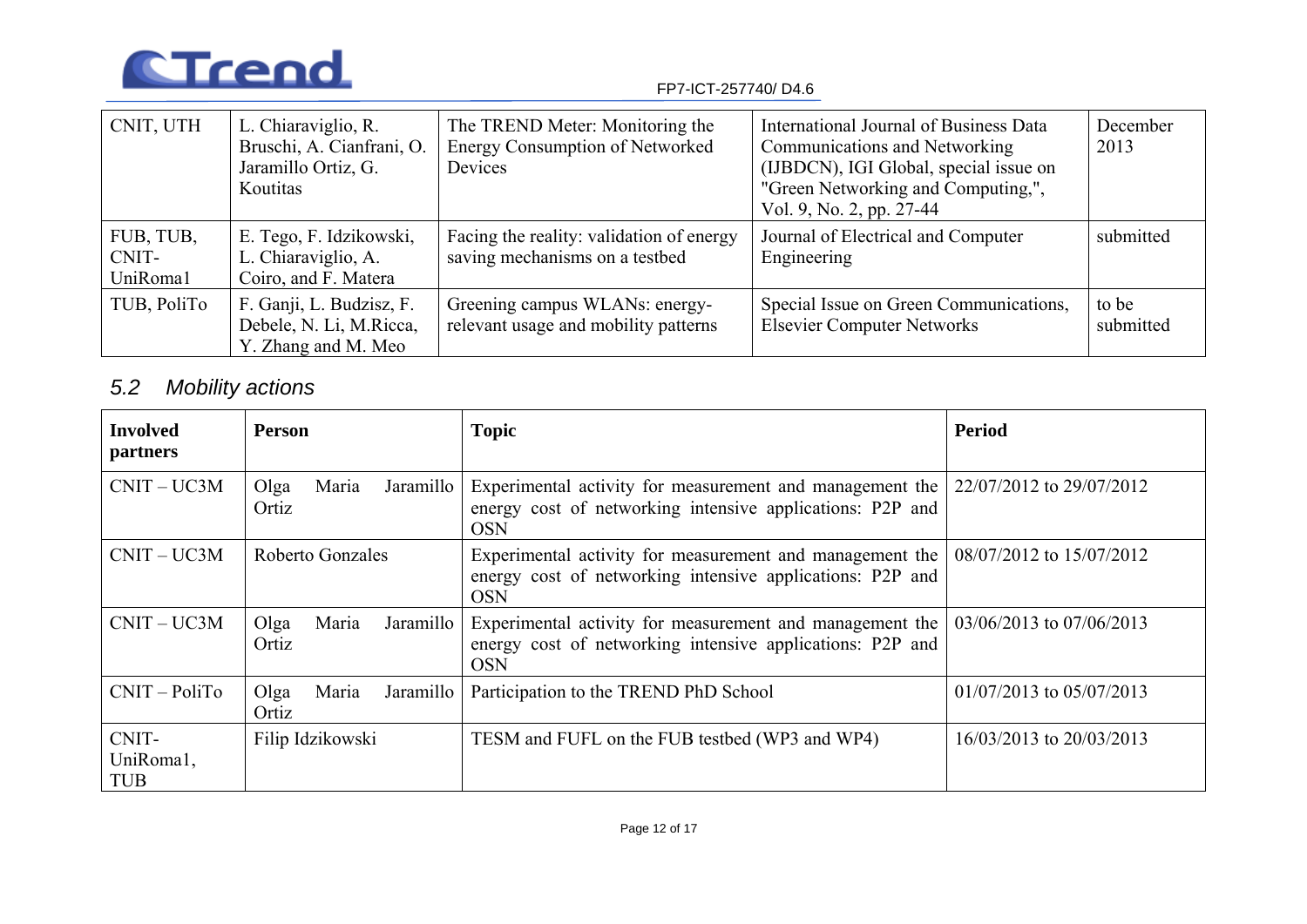

FP7-ICT-257740/ D4.6

| PoliTo, TUB            | Fatemeh Ganji      | Collection of WLAN traces in dense WLAN to verify on/off<br>strategies proposed in WP2 (WP2 and WP4)                                       | 21/05/2013 to 31/05/2013     |
|------------------------|--------------------|--------------------------------------------------------------------------------------------------------------------------------------------|------------------------------|
| PoliTo, TUB            | Fatemeh Ganji      | Extraction of usage and mobility patterns of campus WLAN<br>users (WP2 and WP4)                                                            | 30/06/2013 to 12/07/2013     |
| PoliTo, TUB            | Filip Idzikowski   | Energy-aware design of IP-over-WDM networks,<br>experimental activities, big picture, and teaching on<br>metro/core networks (WP3 and WP4) | $01/07/2013$ to $04/07/2013$ |
| ALBL-F,<br>PoliTo, IHU | Ivaylo Haratcherev | 3G femto delivery, assistance, and introductory course                                                                                     | 22/04/2013 to 23/04/2013     |
| ALBL-F, PoliTo         | Alberto Conte      | Green BS - Architectures and solutions                                                                                                     | 02/07/2013 to 04/07/2013     |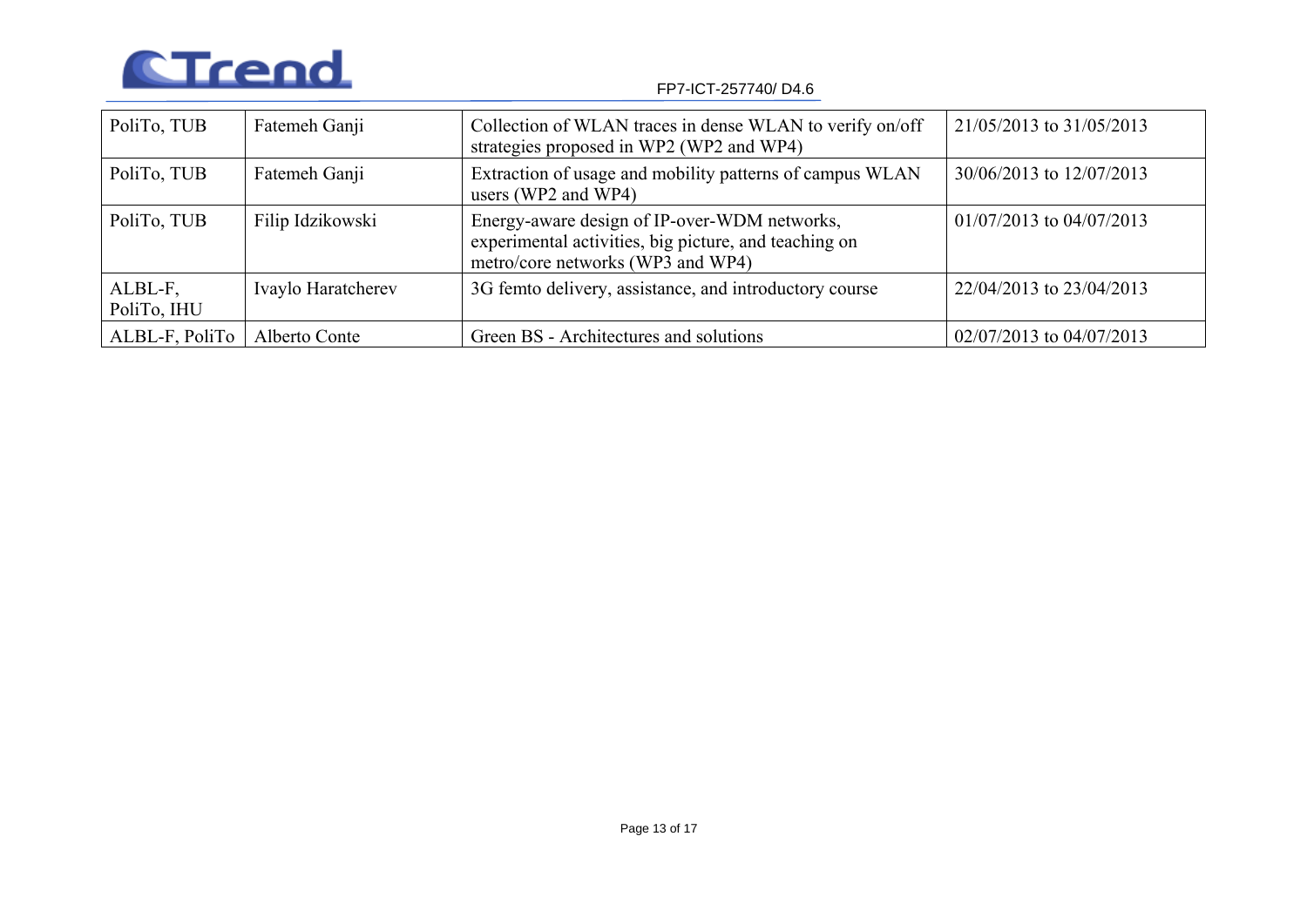

# **6. Conclusions**

For the project duration, in total 13 papers were produced in WP4. The statistics regarding those papers are presented in Figure 2.



**Figure 2: Statistics of papers in WP4 per type** 

The progress in time for the mobility actions and for the papers in WP4 is shown in Figure 3. While due to the slow start in the first year no actions and papers were produced, in the following years there was a huge increase.



**Figure 3: Statistics of mobility actions and papers in WP4 per year**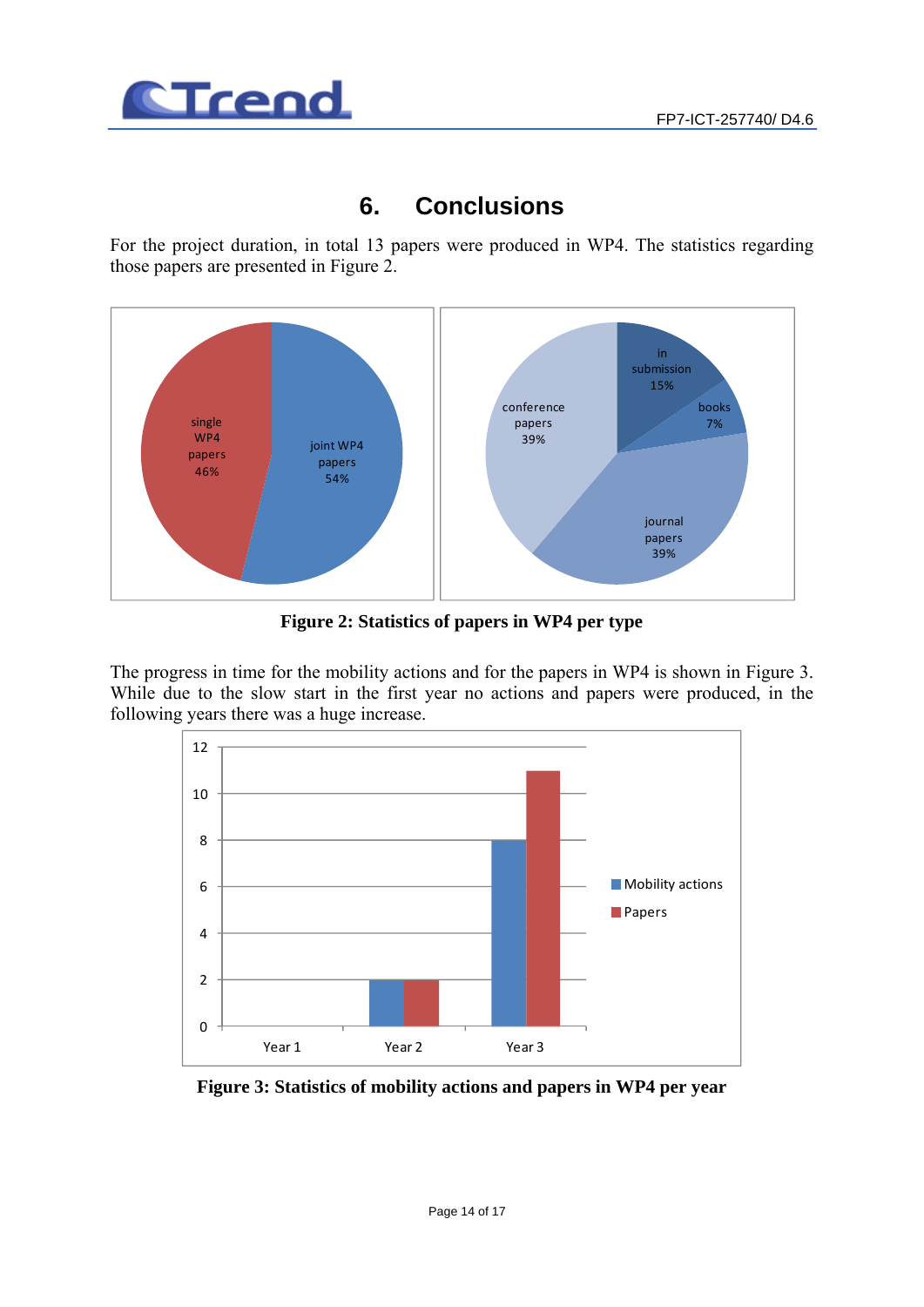

# **7. References**

#### **Papers from WP4**

- [1] I. Martinez, R. Gonzalez, C. Guerrero, "Validation of H-P2PSIP, a scalable solution for interoperability among different overlay networks", Elsevier Journal on Peer-to-Peer Networking and Applications, July 2012
- [2] R. Cuevas, M. Kryczka, A. Cuevas, S. Kaune, C. Guerrero, R. Rejae, "Unveiling the Incentives for Content Publishing in Popular BitTorrent Portals", IEEE/ACM Transactions on Networking, USA, February 2013
- [3] R. Cuevas, R. Gonzalez, A. Cuevas, C. Guerrero, "Understanding the Locality Effect in Twitter: Measurement and Analysis", Personal and Ubiquitois Computing, USA, February 2013
- [4] L. Chiaraviglio, M. Mellia, "Energy-Efficient Management of Campus PCs", Green Communications: Theoretical Fundamentals, Algorithms, CRC Press / Taylor & Francis Group, May 2012
- [5] R. Cuevas, N. Laoutari, X. Yang, G. Siganos, P. Rodriguez, "BitTorrent Locality and Transit Traffic Reduction: when, why and at what cost?", IEEE Transactions on Parallel and Distributed Systems, April 2013
- [6] R. Gonzalez, R. Cuevas, R. Motamedi, R. Rejaie, A. Cuevas, "Google+ or Google-? Dissecting the Evolution of the New OSN in its First Year", 22nd International Worldwide Web Conference WWW 2013, Rio de Janeiro, May 2013
- [7] R. Bolla, R. Bruschi, O. M. Jaramillo Ortiz, P. Lago, "The Energy Consumption of TCP", Proc. of 3rd ACM/IEEE Internat. Conf. on Future Energy Systems (e-Energy 2013), Berkeley, CA, USA, May 2013
- [8] I. Haratcherev, A. Conte, "Practical energy-saving in 3G femtocells", IEEE ICC'13 -Workshop on Green Broadband access, pp. 602 -606, 2013 IEEE International Conference on Communications Workshops (ICC), June 2013
- [9] I. Haratcherev, M. Meo, Y. Zhang, Y. Hu, A. Conte, F. Idzikowski, L. Budzisz, F. Ganji, R. Bolla, O. Jaramillo Ortiz, R. Bruschi, A. Cianfrani, L. Chiaraviglio, A. Coiro, R. Gonzalez, C. Guerrero, E. Tego, F. Matera, S. Keranidis, G. Kazdaridis, T. Korakis, "The TREND Experimental Activities on 'green' Communication Networks", 24th Tyrrhenian International Workshop on Digital Communications (TIWDC'13), Genoa, Italy, September 2013
- [10] R. Bolla, R. Bruschi, O. M. Jaramillo Ortiz, R. Rapuzzi, "Enabling the TCP segmentation offload to save energy", 24th Tyrrhenian International Workshop on Digital Communications (TIWDC'13), Genoa, Italy, September 2013
- [11] L. Chiaraviglio, R. Bruschi, A. Cianfrani, O. Jaramillo Ortiz, G. Koutitas, "The TREND Meter: Monitoring the Energy Consumption of Networked Devices", International Journal of Business Data Communications and Networking (IJBDCN), IGI Global, special issue on "Green Networking and Computing,", Vol. 9, No. 2, pp. 27-44, December 2013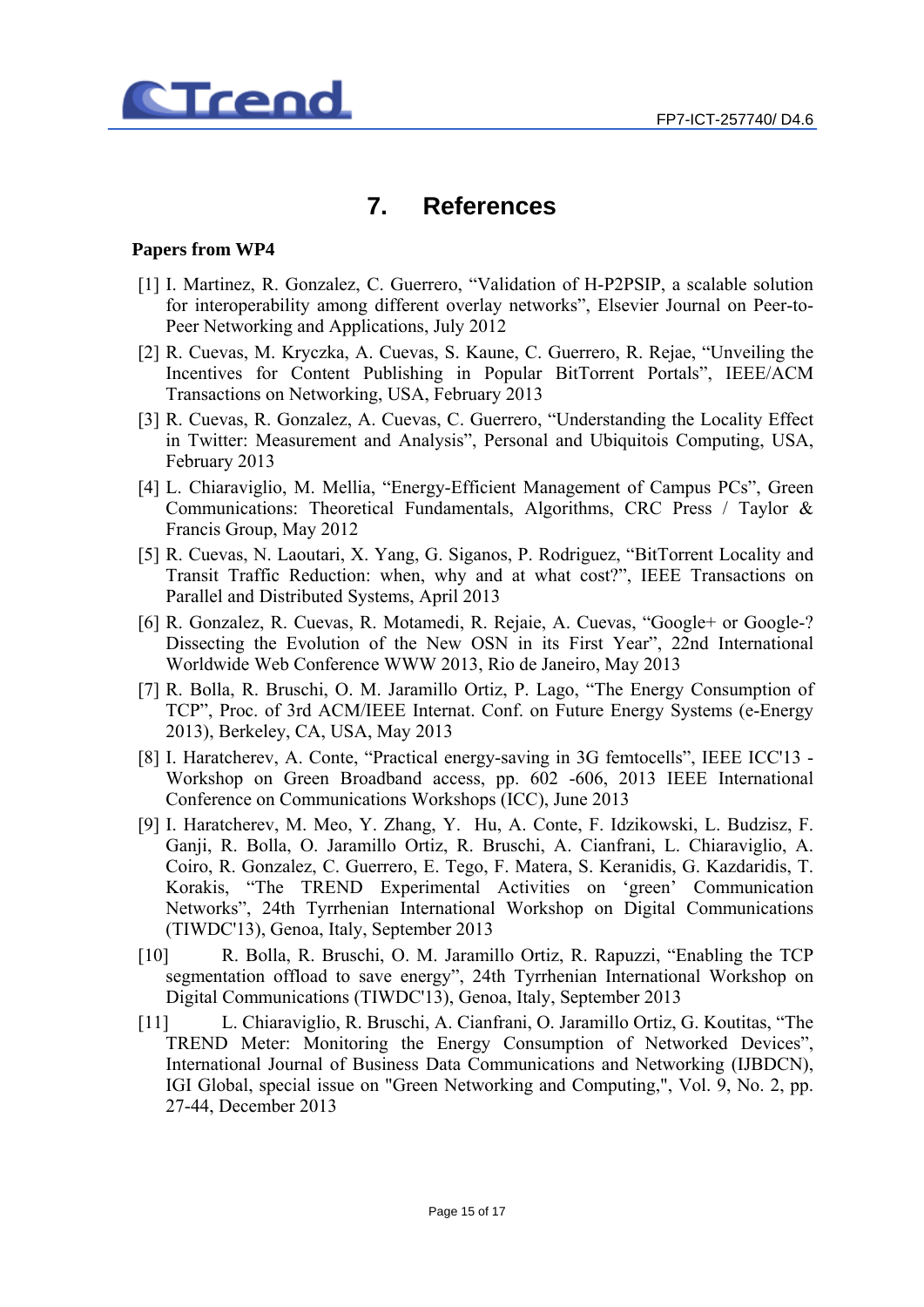

[12] F. Ganji, L. Budzisz, F. Debele, N. Li, M.Ricca, Y. Zhang and M. Meo, "Greening campus WLANs: energy-relevant usage and mobility patterns", to be submitted, February 2014.

#### **Papers from other WPs**

- [13] F. Idzikowski, E. Bonetto, L. Chiaraviglio, A. Cianfrani, A. Coiro, R. Duque, F. Jiménez, E. Le Rouzic, F. Musumeci, W. Van Heddeghem, J. López Vizcaíno, and Y. Ye, "TREND in Energy-Aware Adaptive Routing Solutions," IEEE Communications Magazine, vol. 51, no. 11, November 2013
- [14] F. Idzikowski, L. Chiaraviglio, R. Duque, F. Jiménez, E. Le Rouzic, "Green Horizon: Looking At Backbone Networks in 2020 From the Perspective of Network Operators," IEEE International Conference on Communications (ICC), Budapest, Hungary, June 2013.
- [15] F. Idzikowski, S. Orlowski, C. Raack, H. Woesner, A. Wolisz, "Dynamic Routing at Different Layers in IP-over- WDM Networks – Maximizing Energy Savings," Optical Switching and Networking, Vol. 8, No. 3, pp. 181 - 200, July 2011.